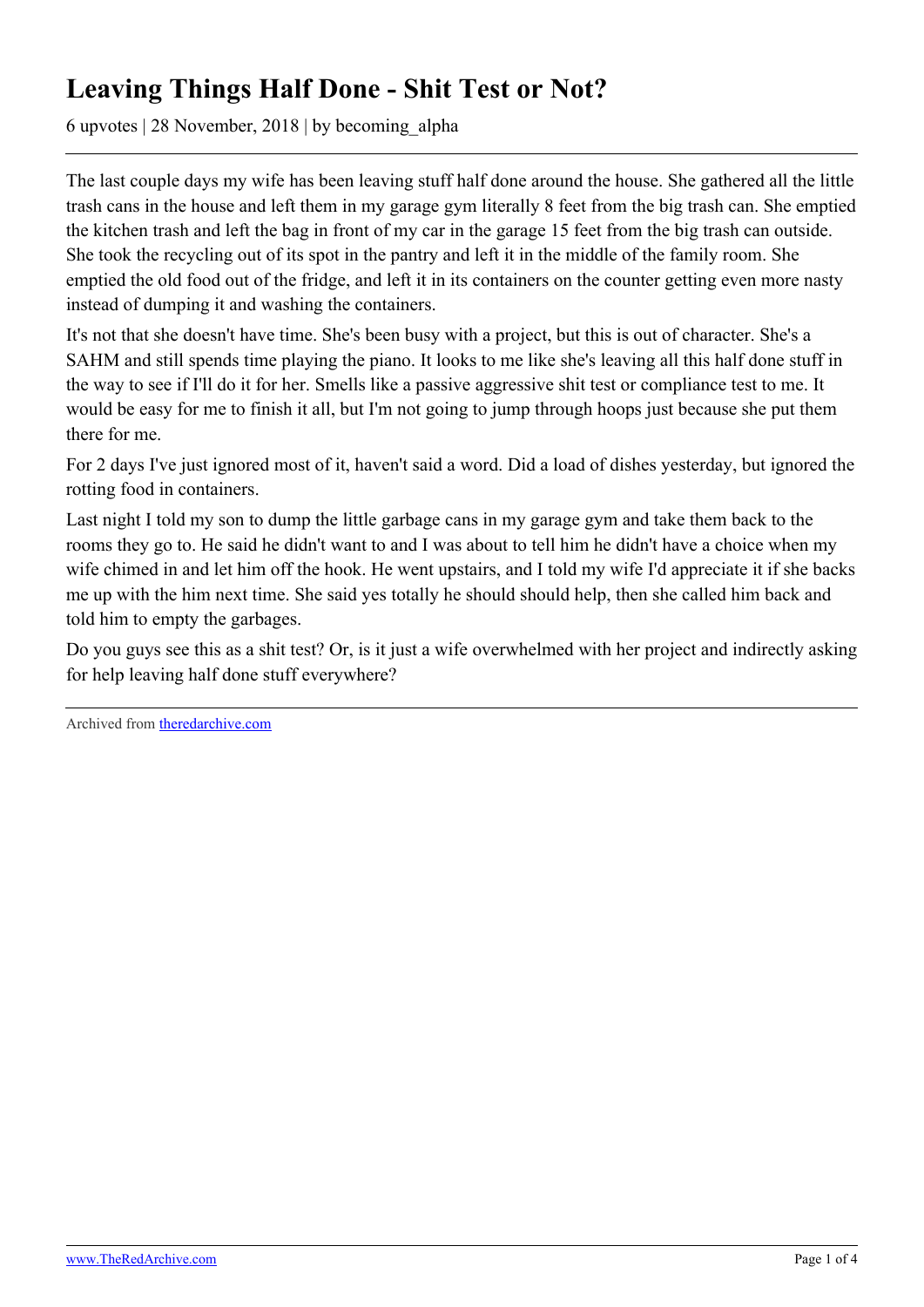## **Comments**

[UEMcGill](https://old.reddit.com/user/UEMcGill) • 11 points • 28 November, 2018 10:13 PM

In leadership and management you should always take a chance to lead. Here the team was telling you, "I'm not getting shit done."

Your answer should be to address it head on.

"What's going on with these garbage cans?"

She either needs, resources or training, or it's a one off. Find out before it becomes entrenched.

Finally, get shit done. If she refuses to do it, get it done without her, then withdraw attention proportionately. Escalate dread levels until it's resolved.

[becoming\\_alpha](https://old.reddit.com/user/becoming_alpha)[\[S\]](https://theredarchive.com/r/askMRP/comments/a196zv/leaving_things_half_done_shit_test_or_not/) • 4 points • 29 November, 2018 05:07 AM

Yesterday morning I told her I have an assignment for her. She said I know, clean the kitchen. I said you should do that too, but your assignment is tell me how you want to celebrate your birthday next week (pretty busy day already). The incident with my son went down after I got home yesterday while she was frantically cleaning the front room for guests who were coming to visit. Last night she finished her project, and told me she wanted to go to dinner early and still do all the scheduled normal stuff on her birthday.

This morning, she was up before 6 starting to clean the kitchen. I came home today and the whole house was spotless, every dish washed and put away, counters and stove scrubbed, vacuumed, garbage gone. I told her good job getting the house cleaned up. She said she also did a good job the last couple days ignoring it while she worked on her project. I think it was half passive aggressive shit test and half preoccupation with her project.

I did notice a pile of boxes in my gym area and asked her what's going on with the boxes? She said the recycling was full because we were out of town last week and it didn't get picked up. Fair enough, and I moved them to the side out of my way.

[The\\_Litz](https://old.reddit.com/user/The_Litz) • 11 points • 28 November, 2018 07:09 PM

Passive aggressive shit test.

My buddy takes the trash and empties the bin onto his son's bed if he 'forgets' to do it after being asked a few times.

I am not saying you should do the same, but the mindset is similar.

Call her out on it. And secondly, don't let it occupy so much of your mind.

[deleted] • 3 points • 28 November, 2018 08:12 PM

It looks to me like she's leaving all this half done stuff in the way to see if I'll do it for her.

Not to psych 101 this but don't ascribe to shit test that which may just be lazy.

You're thinking too much about it and trying to get into her head space instead of dealing directly.

Personally I wouldn't care if she delegated to the kid if he needs chores and can do a good job. Then it becomes between her and her subordinate... your xo still ranks above him.

Don't pick up the slack ... if it's important to you and agreed to as a condition of her being a SAHM, then like anything when you slack off at work after getting a verbal there would be escalating consequences. Could just be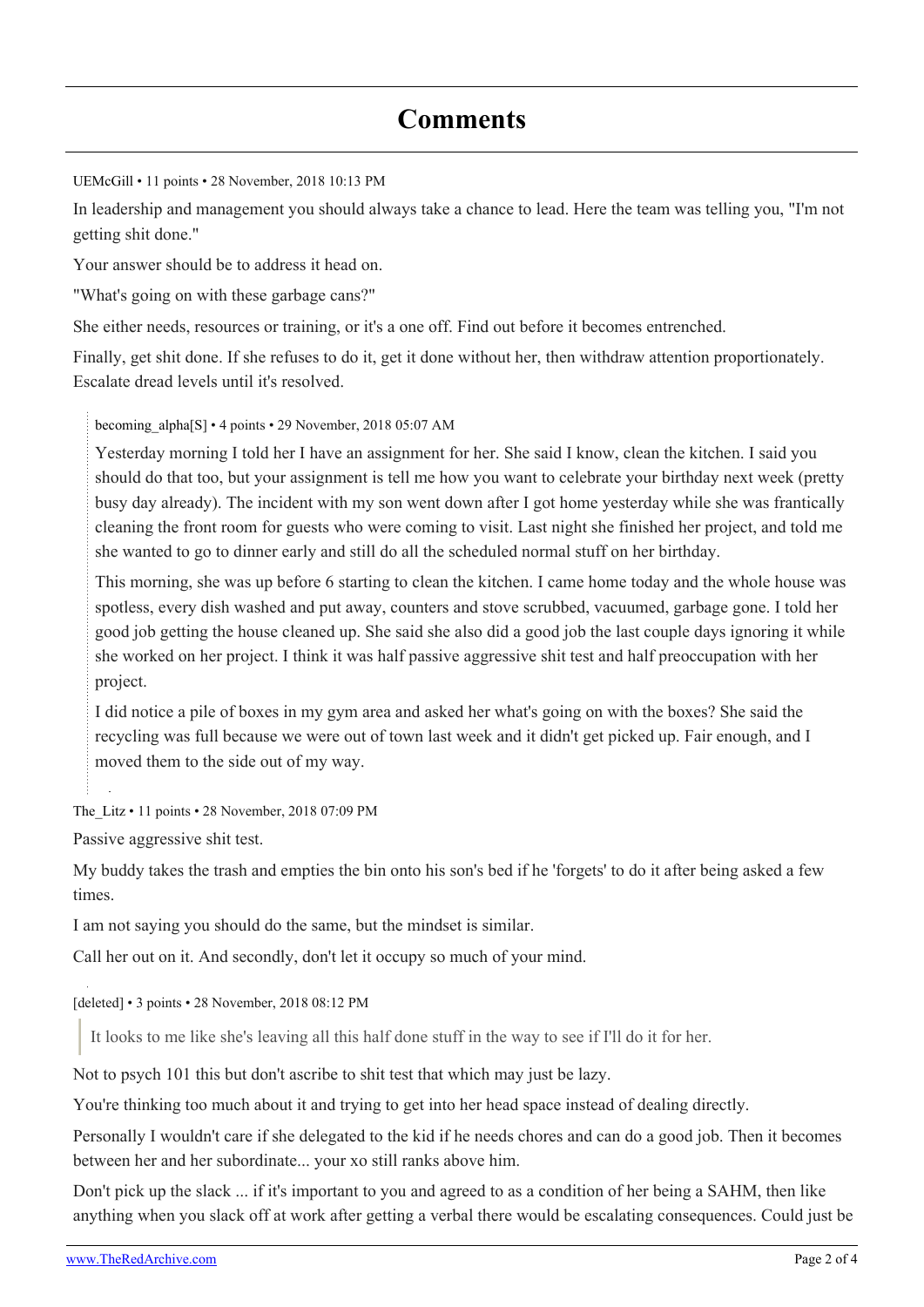from piling up her crap somewhere until it's going to be a real p-i-t-a to you just not being around because the place is a pig sty and you don't enjoy that type of environment, or a reduction in her budget (which, being the only breadwinner, I seriously hope you've gotten that under control) to pay for a cleaning service.

[Kpwn88](https://old.reddit.com/user/Kpwn88) • 3 points • 29 November, 2018 12:08 AM\*

Last night I told my son to dump the little garbage cans in my garage gym and take them back to the rooms they go to. He said he didn't want to and I was about to tell him he didn't have a choice when my wife chimed in and let him off the hook. He went upstairs, and I told my wife I'd appreciate it if she backs me up with the him next time. She said yes totally he should should help, then she called him back and told him to empty the garbages.

You don't see how bad this situation is, do you? She is clearly calling the shots and your son knows it. He follows her lead in a game of, "Fuck you, Dad."

For 2 days I've just ignored most of it, haven't said a word.

She wants to fight, and even though she doesn't realize it, she wants to lose the fight.

Do not ignore problems, this is a beta move that only makes problems worse. Confront them, calmly and rationally. Like a man. My suggestion, ask her in a concerned manner why she is doing this. She will undoubtedly try to trip you up every step of the conversation. The key is to stay calm and tease her as she inevitably starts ratcheting up the bitchiness to get a rise out of you.(And she will)

Obviously, she has a nagging sensation that you aren't "doing your job" but this isn't about the trash, or the dishes. It's about you being a faggot that avoids confrontation. Quit jerking off and face your fears. That's all you get. You can figure the rest out on your own.

Good luck!

[3legsbetter](https://old.reddit.com/user/3legsbetter) • 2 points • 29 November, 2018 02:33 AM

My family had a couple of pet cats growing up. Used to come downstairs in the morning to find all sorts of halffinished critters decorating the place. Lizards, mice, gerbils, and one time the head of what has to have been a pretty big hare.

The cat-people narrative was always that these were gifts, or offerings.

I wonder if my cats were compliance testing me?

Anyway. Your wife is compliance testing you, for sure.

[red-sfpplus](https://old.reddit.com/user/red-sfpplus) • 2 points • 28 November, 2018 08:18 PM

Drop some lent and dust inside the piano on the strings to make it out of tune.

See how quickly and accurately that lent and dust is cleaned up and wonder why the trash is left in your area.

Is your wife the mom from The Sinners? Playing the piano to Jesus daily?

You are the trash.

Faggot.

[redwall92](https://old.reddit.com/user/redwall92) • 2 points • 28 November, 2018 09:53 PM

Drop some lent and dust inside the piano on the strings to make it out of tune.

You're funny to watch man. This is the hopped-up "get the fuck outta here little girl" response to the wife. Probably won't do what he's looking for...